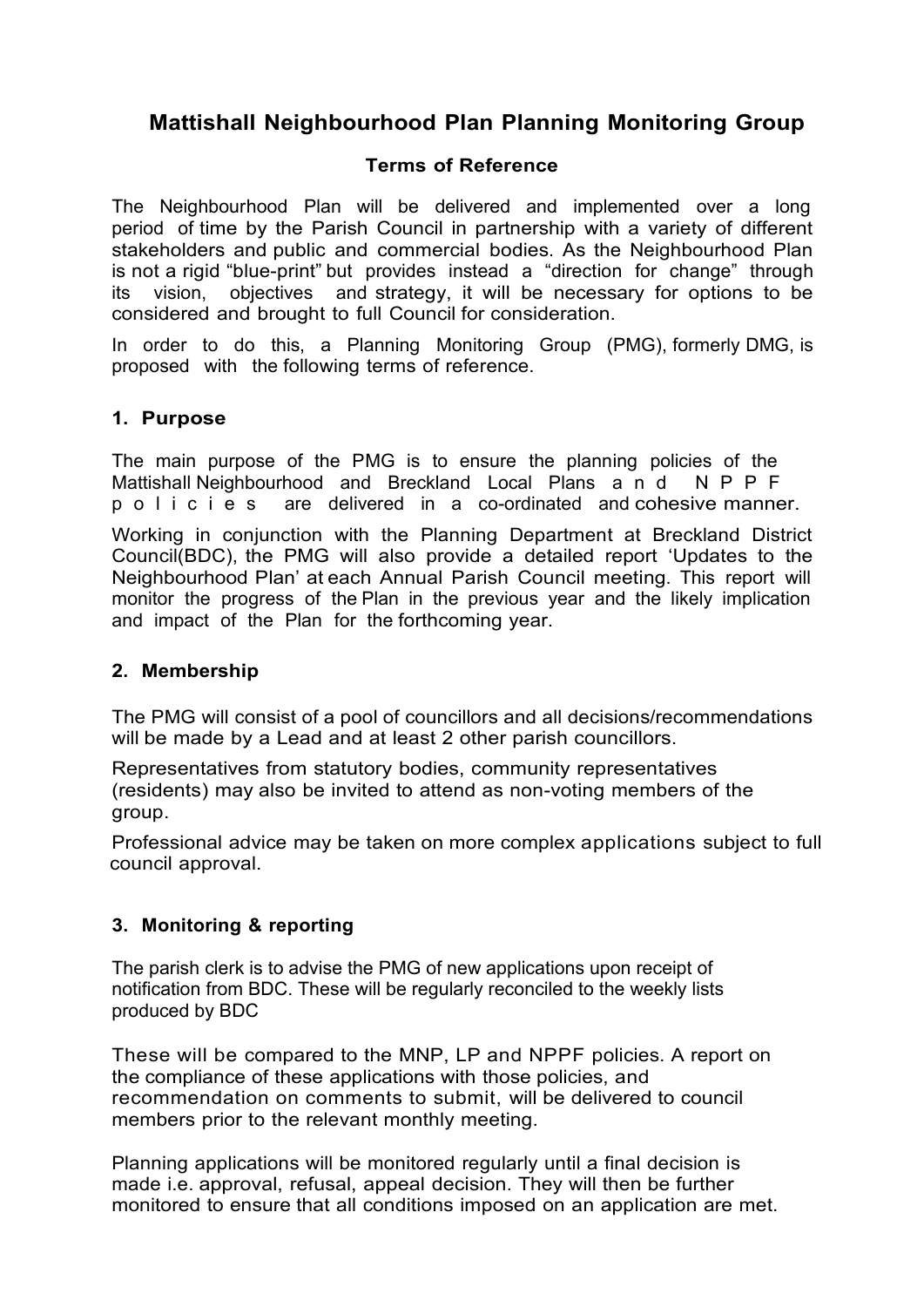BDC have formally stated that planning conditions are not monitored and they are rarely enforced.

A member of the Parish Council will act as a minute-taker for the PMG meetings. Recommendations for comments on planning applications are deemed to be those minutes.

## **4. Exceptional Circumstances**

It is expected that the PMG will deliver recommendations on planning applications for the full council to consider.

However, timing when comments are required to be submitted do not always offer the full council an opportunity to exercise this option. If this is the case a time extension will be requested by the Parish Clerk to allow this to take place.

If this is not granted the Chair can request an Extraordinary Meeting Parish Council(EPM). This meeting will be subject to the same rules as a regular Parish Council Meeting. Agenda published 3 days in advance of the meeting, a quorum of three councillors required for a meeting to take place and the meeting to open to the public.

Appendix A guidance attached may be used when dealing with all applications but must be used when assessing Major developments.